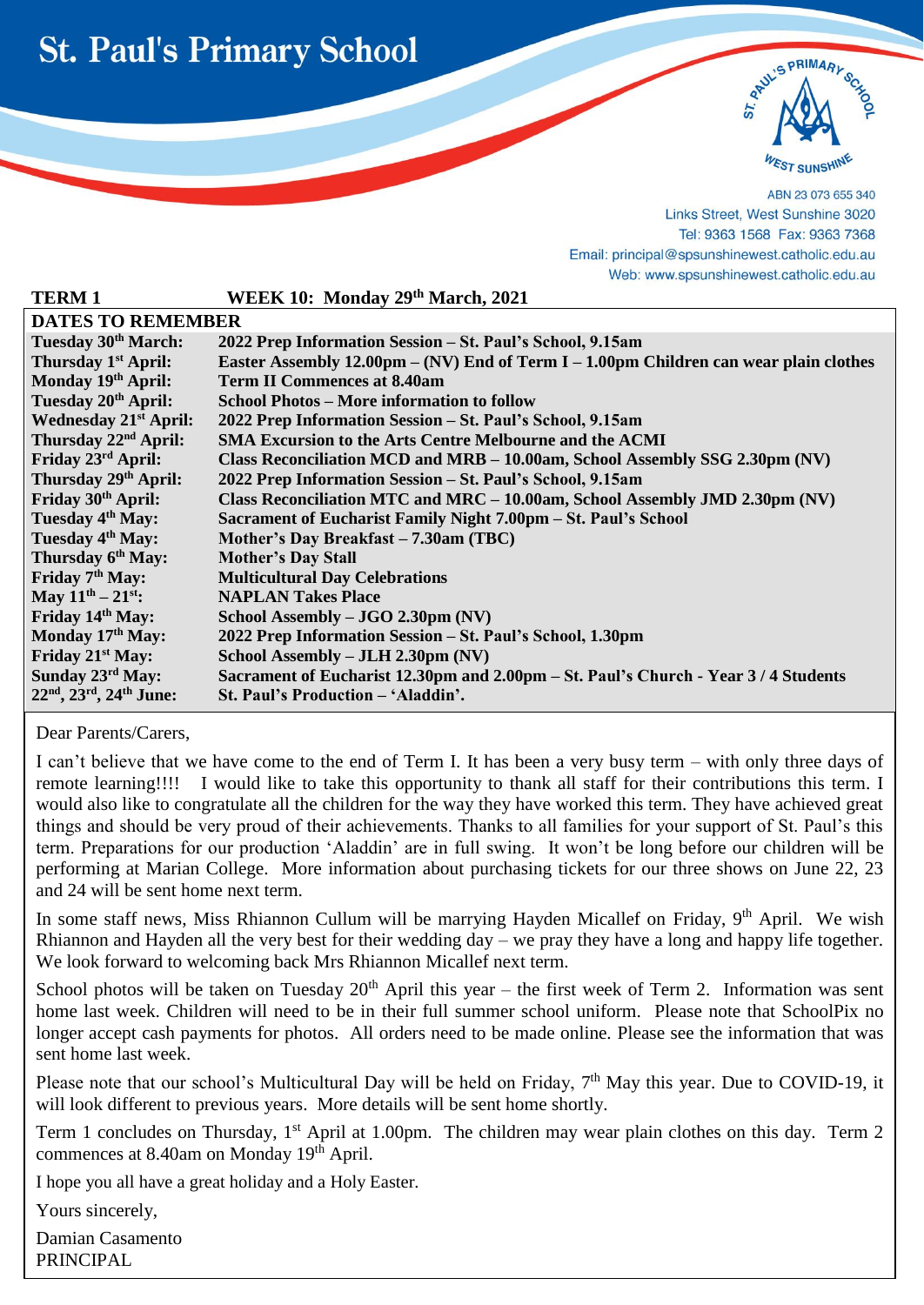#### **SCHOOL PHOTOS – Tuesday, April 20th**

School photo information was sent home last week. All school photo orders need to be made online at [www.schoolpix.com.au](http://www.schoolpix.com.au/) . If you are unable to order online please contact SchoolPix on 1300 766 055 to complete your order over the phone. Please refer to the school photo order form for your child's personal Order and ID numbers when you place an order.

For a special Family photo of your children together, order online by 8am on photography day. Only siblings that place an order will be photographed.

Please note that children are to be in their **full summer school uniform** on the photography day**.** If they have sport, they will need to bring their runners to school to change into before their lesson.

#### **SMA UPCOMING EXCURSION – Thursday, April 22nd**

SMA will be attending an excursion to the Arts Centre Melbourne and the Australian Centre for the Moving Image (ACMI), to learn more about stagecraft, production and how to tell a story. Students will watch a professional theatre production of *Charlie and the War Against the Grannies* at the Arts Centre and visit *The Story of the Moving Image* exhibition at ACMI. Students will have lunch and play at the Birrarung Marr Playground.

Students are to wear their full summer uniform and bring along their snack, lunch and drink bottle in a small backpack for the day. Please refer to the permission note sent home last week for the details and **return the permission slip by Tuesday, March 30th .**

#### **PREP ENROLMENTS - 2022**

Enrolments for Prep 2022 are now open. I encourage any parents/carers who have not enrolled their child for Prep in 2022 to do so. Please contact the school office for an enrolment form. There will be several information sessions for 2022 Prep Parents/Carers. The next session will be held **tomorrow,** Tuesday, 30<sup>th</sup> March, at 9.15am. Please let any interested people know of this date. Please contact the office to advise if you will be attending the session.

# **RAFFLE TICKETS FOR EASTER**

 Thanks to those families who have already returned their sold raffle tickets. The raffle will be drawn this Wednesday 31<sup>st</sup> March. Thanks also to those who have donated Easter Eggs, chocolates, lollies and gifts to the school for our hampers. All money and tickets must be returned **tomorrow**. Thank you for your support.

# **IMPORTANT DATES FOR 2021**

The following dates are very important for **ALL** students who will be attending secondary school in 2023 – our current Year 5 students. If applications for Catholic Secondary School are not in by Friday  $20^{t}$  August, 2021 your child will not be enrolled in your school of choice.

- **20th August 2021:** Applications close for 2023 Year 7 students in Catholic Secondary Colleges – our current Year 5 Students
- **14th October 2021:** Offers posted to prospective 2023 Year 7 applicants
- **12th November 2021:** Final date for families to accept offers made by the Secondary School

peace

We extend our condolences to Chloe Martinoski (MCD) and her Family following the recent passing of her paternal grandfather.

Please keep the family in your prayers.



**MOTHER'S DAY STALL TEAR OFF SLIP –** *PHIẾU ĐẶT MUA QUÀ TẠI GIAN HÀNG MỪNG NGÀY LỄ MẸ* **THURSDAY 6TH MAY –** *THỨ NĂM, NGÀY 06 THÁNG 05*

| <i>STUDENT'S NAME:</i><br>Họ Tên Học Sinh                                                                                                                                                                                                                                                                                          | CLASS:<br>Lớp | TEACHER:<br>Giáo Viên                     |
|------------------------------------------------------------------------------------------------------------------------------------------------------------------------------------------------------------------------------------------------------------------------------------------------------------------------------------|---------------|-------------------------------------------|
| Yes I would like to purchase a Mother's Gift - No. of Gifts:<br>Vâng, Tôi muốn mua quà cho Ngày Lễ Mẹ - Số lượng quà:                                                                                                                                                                                                              |               |                                           |
| The cost of each gift ranges between \$3.00 and \$10.00.<br>Giá mỗi món quà từ \$3 đến \$10                                                                                                                                                                                                                                        |               |                                           |
| I am able to assist with the Mother's Day Stall on Thursday $6^{th}$ May   (Please tick the box if you can help)<br>Tôi có thể phụ giúp Gian hàng Mừng Ngày Lễ Mẹ ngày thứ Năm, 06 tháng 05 – Xin đánh vào ô vuông nếu quý vị có thể giúp.                                                                                         |               |                                           |
| $\mathbf{I}$ $\mathbf{I}$ $\mathbf{I}$ $\mathbf{I}$ $\mathbf{I}$ $\mathbf{I}$ $\mathbf{I}$ $\mathbf{I}$ $\mathbf{I}$ $\mathbf{I}$ $\mathbf{I}$ $\mathbf{I}$ $\mathbf{I}$ $\mathbf{I}$ $\mathbf{I}$ $\mathbf{I}$ $\mathbf{I}$ $\mathbf{I}$ $\mathbf{I}$ $\mathbf{I}$ $\mathbf{I}$ $\mathbf{I}$ $\mathbf{I}$ $\mathbf{I}$ $\mathbf{$ |               | $\mathbf{D1}$ $\mathbf{D2}$ $\mathbf{D3}$ |

Helper's Name (*Tên người phụ giúp*): \_\_\_\_\_\_\_\_\_\_\_\_\_\_\_\_\_\_\_\_\_\_\_\_\_\_\_\_\_\_ Phone (*Điện thoại*)\_\_\_\_\_\_\_\_\_\_\_\_\_\_\_\_\_